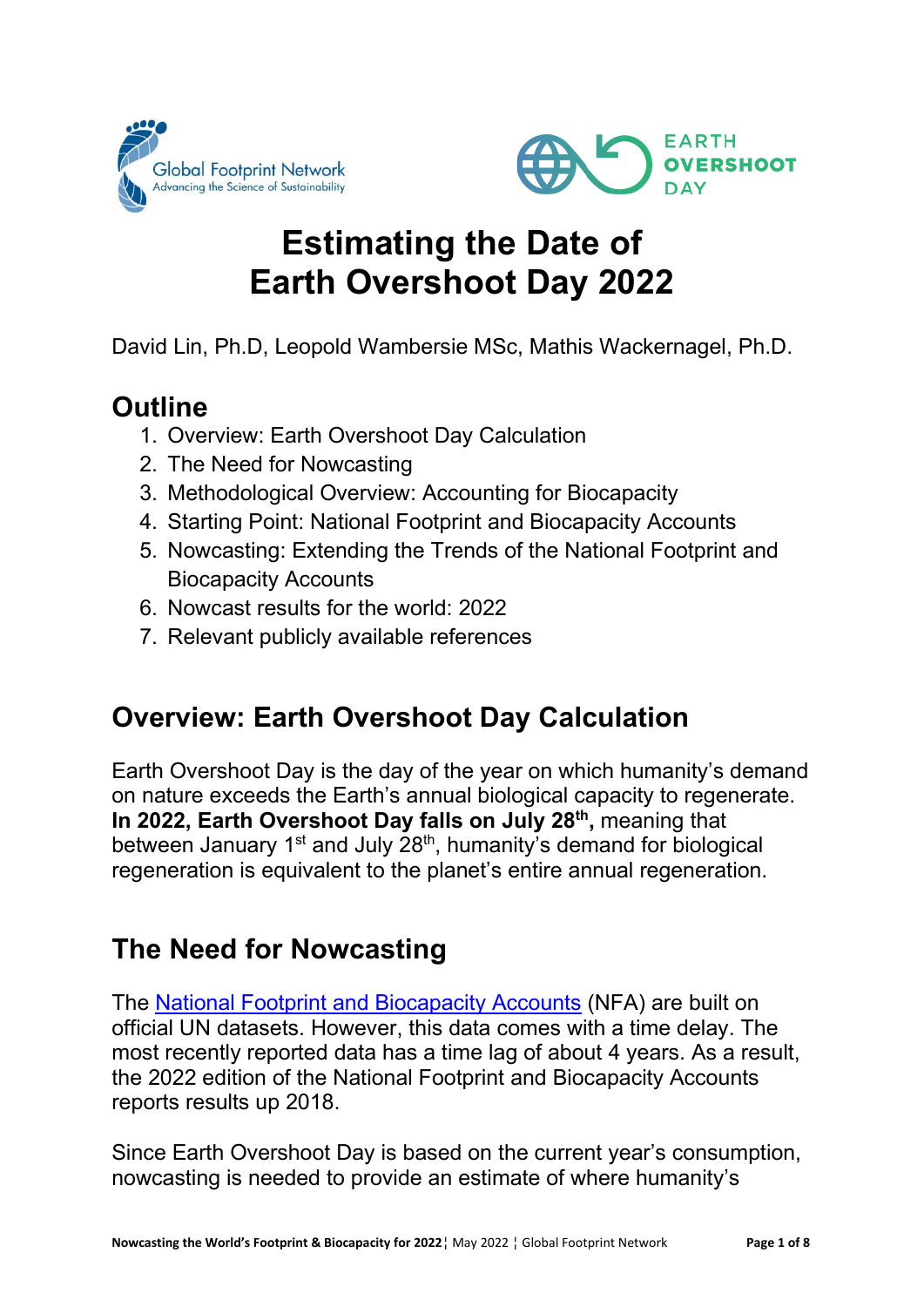demand stands compared to the planet's biocapacity in 2022. For this reason, Global Footprint Network offers nowcasting, which is distinct from forecasting. Forecasting uses models to extrapolate data into the future, based on assumptions of how the forecasted item operates. Nowcasting uses actual data, but that data may be spotty, from less official sources, or provide only proxy information. For instance, more recent trend data on aspects of the NFA, such as car usage, electricity intensity, and change in housing stock, can show relative changes of those aspects, and may be superimposed over the more complete NFAs that end 4 years prior.

Timely estimates are needed by decision makers and therefore nowcasting is common for economic indicators like GDP, which in some cases are reported quarterly. Although Ecological Footprint and biocapacity does not shift rapidly and historical trends are informative, a 4-year time lag may be too long for decision makers, and these results may not reflect their impact on the trajectory of their resource consumption.

## **Methodological Overview: Accounting for Biocapacity**

The Ecological Footprint's underlying research question is straightforward: How much mutually exclusive, biologically productive area<sup>[1](#page-1-0)</sup> is necessary to renew people's demand for nature's products and services? The demands on nature that compete for biocapacity include:

- food, fibre, and timber
- space for roads and structures,
- energy production (from hydropower to biomass), and
- waste absorption, incl.  $CO<sub>2</sub>$  from fossil fuel or cement production.

Both biocapacity and Ecological Footprint can be tracked and compared against each other, based on two simple principles:

(1) **Commensurability:** by scaling these areas proportional to their biological productivity, they become commensurable.

<span id="page-1-0"></span> $1$  Before adding up the areas, they are first productivity adjusted, hence measured in global hectares. This makes biocapacity and Footprints comparable across time and space, since the areas are weighed proportionally to their biocapacity.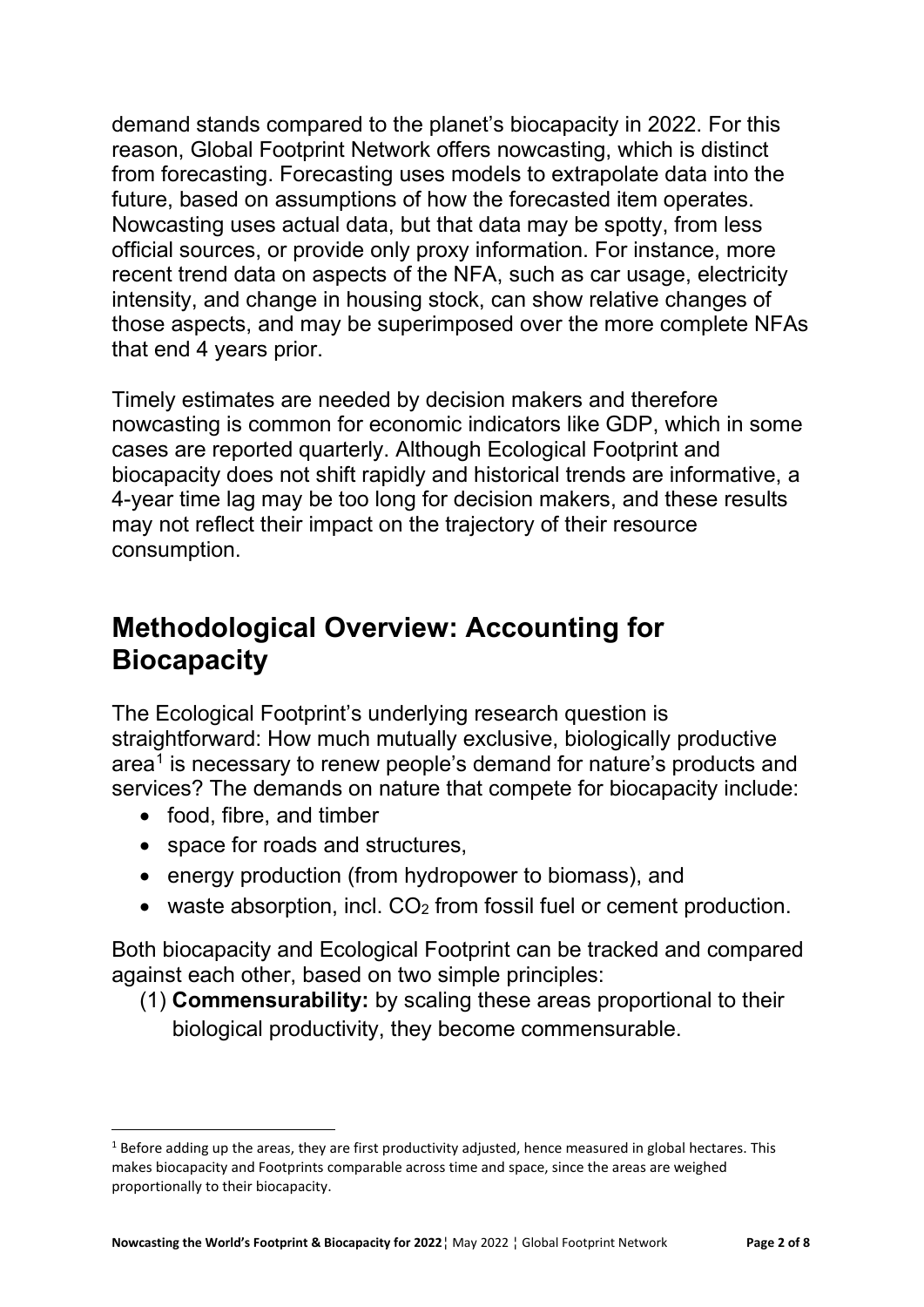(2) **Additionality:** all the competing demands on productive surfaces, i.e., the surfaces that contain the planet's biocapacity, can be added up.

The measurement unit used is "global hectare," which is a biologically productive hectare with world-average productivity. More details about the principles and mechanics of this accounting system are documented extensively in [this literature](https://www.footprintnetwork.org/content/images/NFA%20Method%20Paper%202011%20Submitted%20for%20Publication.pdf) and on Global Footprint Network's [website.](https://www.footprintnetwork.org/) An overview of the principles is available in open-access papers in *[Sustainability](https://www.mdpi.com/2071-1050/11/7/2164)* and in *[Nature Sustainability](https://www.nature.com/articles/s41893-021-00708-4)*, as well as the [supplementary](https://static-content.springer.com/esm/art%3A10.1038%2Fs41893-021-00708-4/MediaObjects/41893_2021_708_MOESM1_ESM.pdf)  [information](https://static-content.springer.com/esm/art%3A10.1038%2Fs41893-021-00708-4/MediaObjects/41893_2021_708_MOESM1_ESM.pdf) of the latter.

Calculations for countries and for the world are done through the National Footprint and Biocapacity Accounts, based on 15,000 data points per country per year.

#### **Starting Point: National Footprint and Biocapacity Accounts**

Nowcasting is an extension of the [National Footprint and Biocapacity](https://www.footprintnetwork.org/our-work/ecological-footprint/)  [Accounts,](https://www.footprintnetwork.org/our-work/ecological-footprint/) including the latest results (2018) and time series (1961- 2018). These accounts are comprehensive biophysical balance sheets that compare countries' demand on nature with what the planet or that country's ecosystems can renew. They build on the premise that materially, the most limiting factor for the human economy is our planet's ecosystems' capacity (its "biocapacity"). They inform us about every country's unique sustainability challenges, including climate change and resource constraints.

Recognizing the overarching biological constraints to human metabolisms, these accounts focus on tracking humanity's or a country's material demands (Footprint, red line in figure below).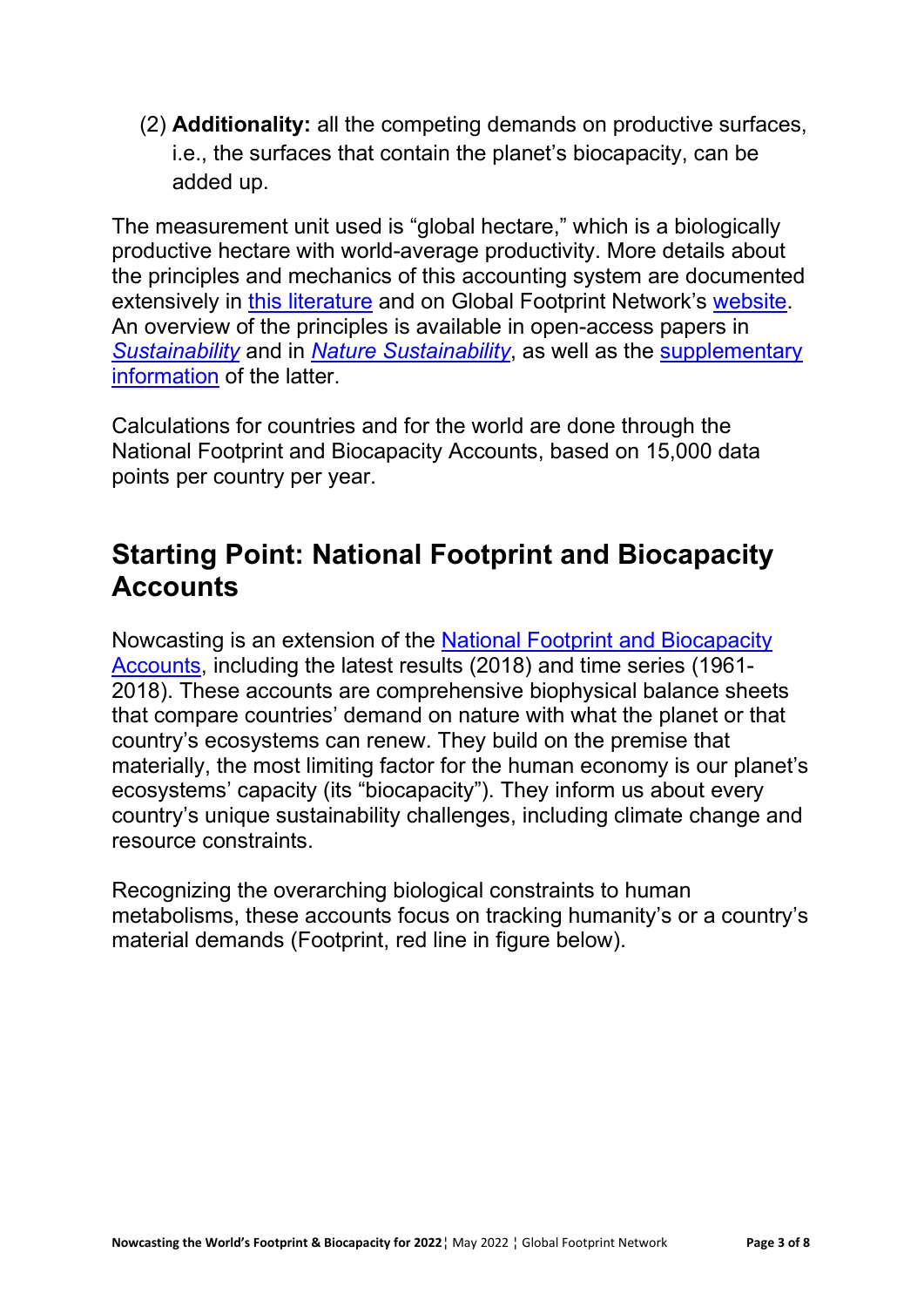

*Figure 1 – Humanity's Ecological Footprint and the planet's biocapacity in global hectares per person from 1961 to 2018 (2022 edition). [data.footprintnetwork.org](http://data.footprintnetwork.org/)*

That demand is contrasted with how much biologically productive area is available within the world (or also within a country, when countries are analyzed (biocapacity, green line in figure above)). Figure 1 shows the per person results of the National Footprint and Biocapacity Accounts for the world. The same results can also be depicted as [absolutes,](https://data.footprintnetwork.org/#/countryTrends?type=BCtot,EFCtot&cn=5001) i.e. the total Ecological Footprint and total biocapacity of the world. The ratio between Footprint and biocapacity shown is the same for both perspectives.

While Footprint and biocapacity assessments are possible at any scale, the NFAs are a useful reference point as they are based on data from UN statistics, rather than data that has been chosen arbitrarily. They are also based on clear accounting principles.<sup>2</sup>

The accounts have been published and improved upon annually since 1997. They have also been [tested by over ten national government](https://www.footprintnetwork.org/our-work/countries/) 

<span id="page-3-0"></span><sup>2</sup> National Footprint and Biocapacity Accounts are the reference point for all other Footprint analyses at other scales, down to the product level. Footprint standards (www.footprintstandards.org) provide guidance on how to make assessments at any scale consistent.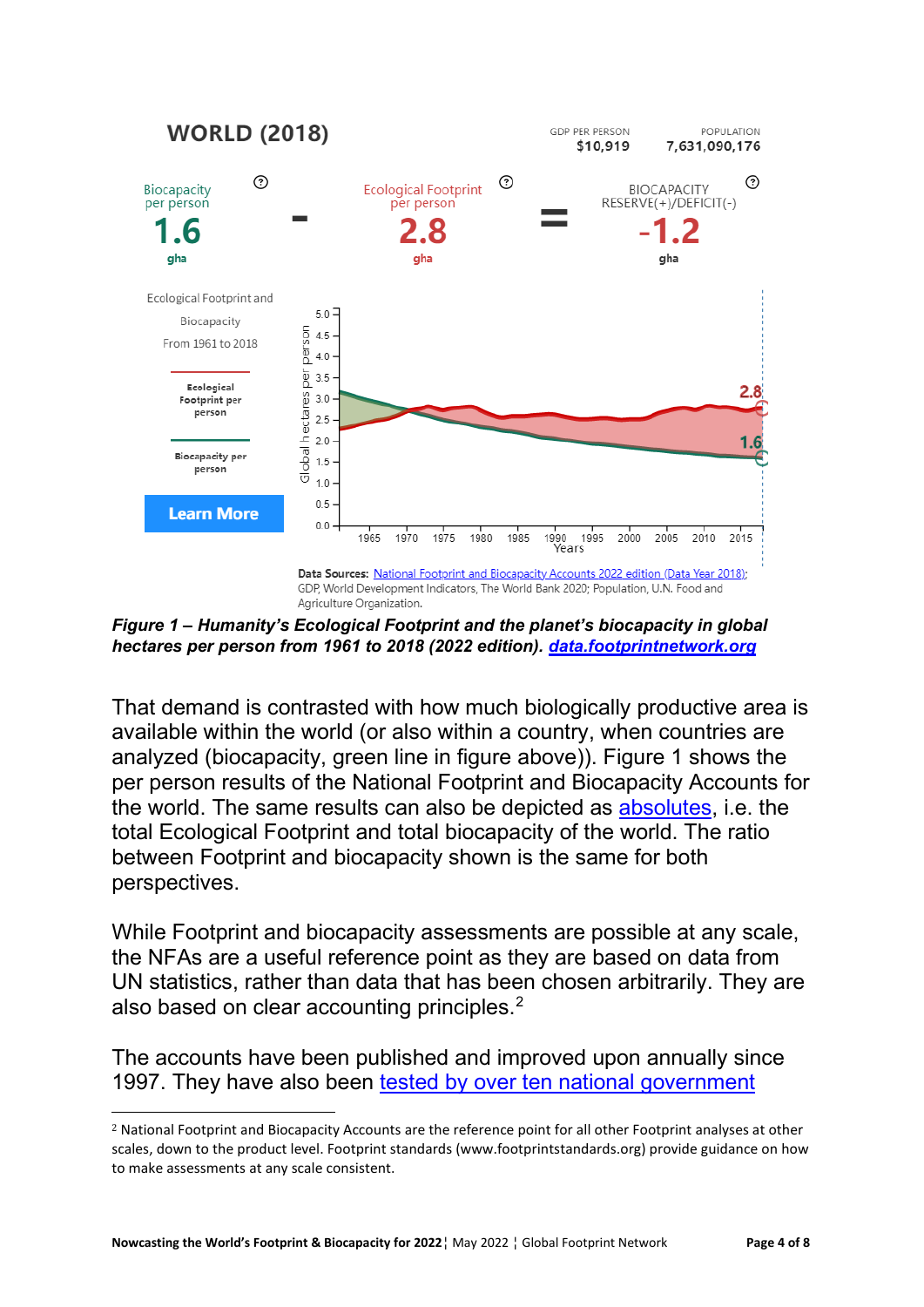[agencies.](https://www.footprintnetwork.org/our-work/countries/) The mechanics of the accounts and the results they produce have been confirmed. For instance, both the French and the Swiss government reviews reproduced the results within 3%.

Our priority is to emphasize the impartiality of the accounts. Thus, we have established a new organization with external partners to serve this very purpose. This new home for the National Footprint and Biocapacity Accounts is the ["Footprint Data Foundation"](http://www.fodafo.org/), initiated by [York University](https://footprint.info.yorku.ca/) and Global Footprint Network. Its sole purpose is to maintain and improve the accounts. The [new institutional a](https://www.footprintnetwork.org/footprint-initiative-york/)rrangement for producing the accounts is governed through an independent board to secure neutrality and scientific rigor.

Results of the National Footprint and Biocapacity Accounts are available on the open data platform at [data.footprintnetwork.org,](http://data.footprintnetwork.org/#/) as well as through a downloadable spreadsheet workbook [\(public data package\)](http://www.footprintnetwork.org/licenses/public-data-package-free). The 2022 edition, which is the latest edition, was released in March 2022. Its results stretch to 2018.

#### **Nowcasting: Extending the Trends of the National Footprint and Biocapacity Accounts**

To determine Earth Overshoot Day, we calculate the ratio between Earth's biocapacity and its Ecological Footprint. Ecological Footprint and biocapacity results are extended beyond 2018, the year or the latest reported results, through nowcasting. Nowcasting incorporates data from recent reports and studies and applies these to the latest results.

#### **Nowcast results for the world: 2022**

For Earth Overshoot Day 2022, the total Ecological Footprint increased by 1.2 % compared to the previous year, while total biocapacity increased by  $0.4\%$  over the same time span<sup>3</sup>.

<span id="page-4-0"></span><sup>3</sup> This number represents the increase over the previous year using 'constant' global hectares, which are defined using data from the latest year. Because global hectares as a unit represent the productivity of a bioproductive hectare on earth with average productivity, any increase in world productivity is mirrored by a growth in the amount of productivity represented by a single global hectare. This means that if the value of a global hectare is recalculated for each year, world biocapacity – as measured by global hectares – should be constant.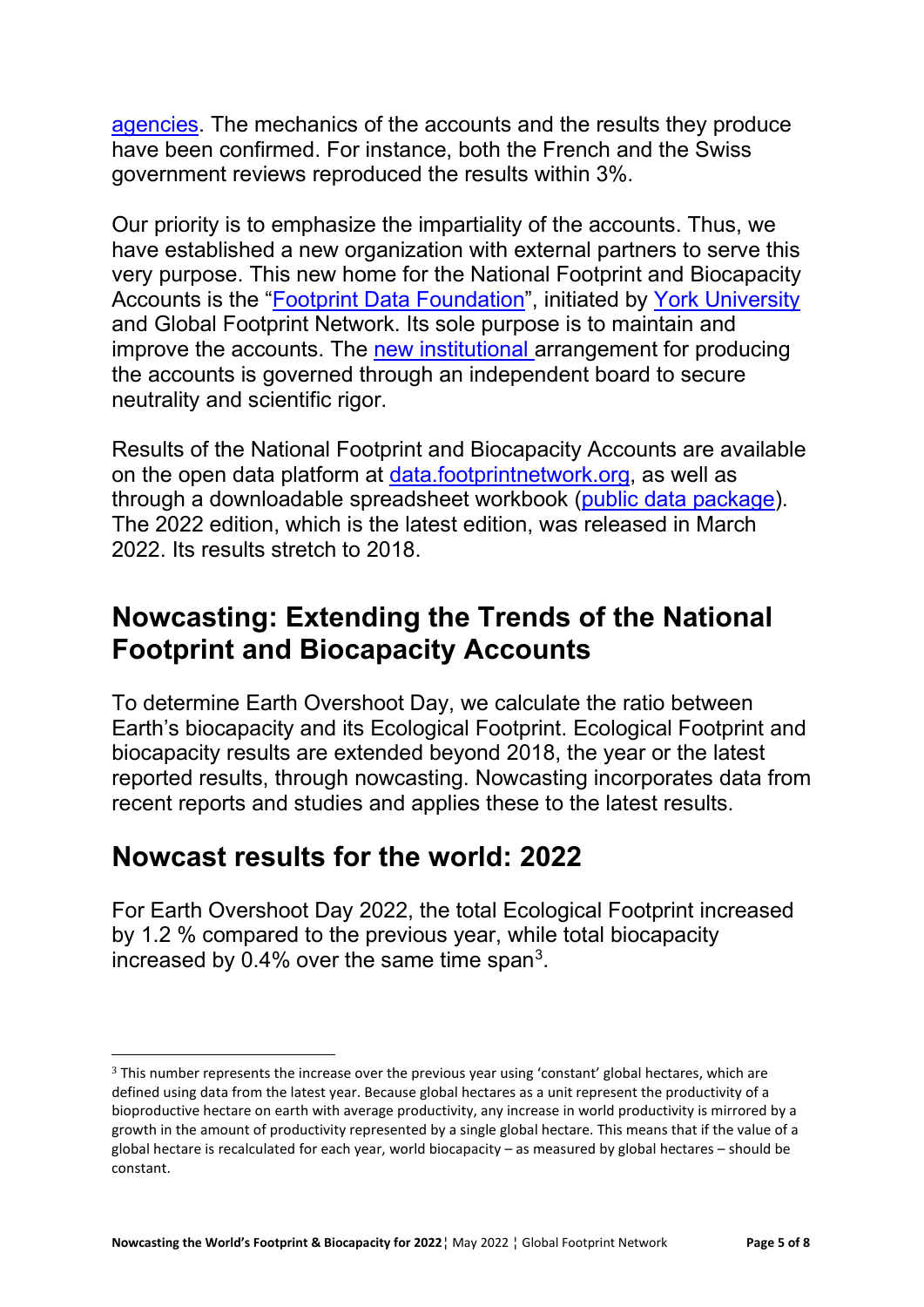The carbon Footprint nowcast is based on  $CO<sub>2</sub>$  emissions data from International Energy Agency (IEA) and ocean carbon sequestration data from the Global Carbon Project (GCP).

As reported by IEA, the 2020 lockdowns induced by the global pandemic resulted in an initial sharp drop in  $CO<sub>2</sub>$  emissions, but they increased again in the second half of the year. At the end of the year, total emissions were reported to be 5.2% lower than 2019 emissions. In 2021, emissions are estimated to have increased by 6.0% compared to 2020, bringing us just above 2019 emissions levels. From 2021 to 2022, emissions are forecasted to increase an additional 1.5%.

Carbon sequestration data from GCP, which includes land-use change emissions, ocean sink, land sink, and cement carbonation sink, is available until the year 2020. For 2021 and 2022 we assume that the data maintains the trajectory established since 2000.

When combined with the most recent data from GCP, the carbon Footprint is forecasted to increase by 1.4% from 2021 to 2022.

Figure 2 below shows the nowcasting results for the world. We will have more detailed results to verify our nowcast using UN data in the 2026 edition of the National Footprint and Biocapacity Accounts.

The nowcast produced the following estimates:

- The biocapacity for the world in 2022 is estimated at 1.5 global hectares per person.
- Humanity's Ecological Footprint is 2.7 global hectares per person, of which 60% is carbon Footprint.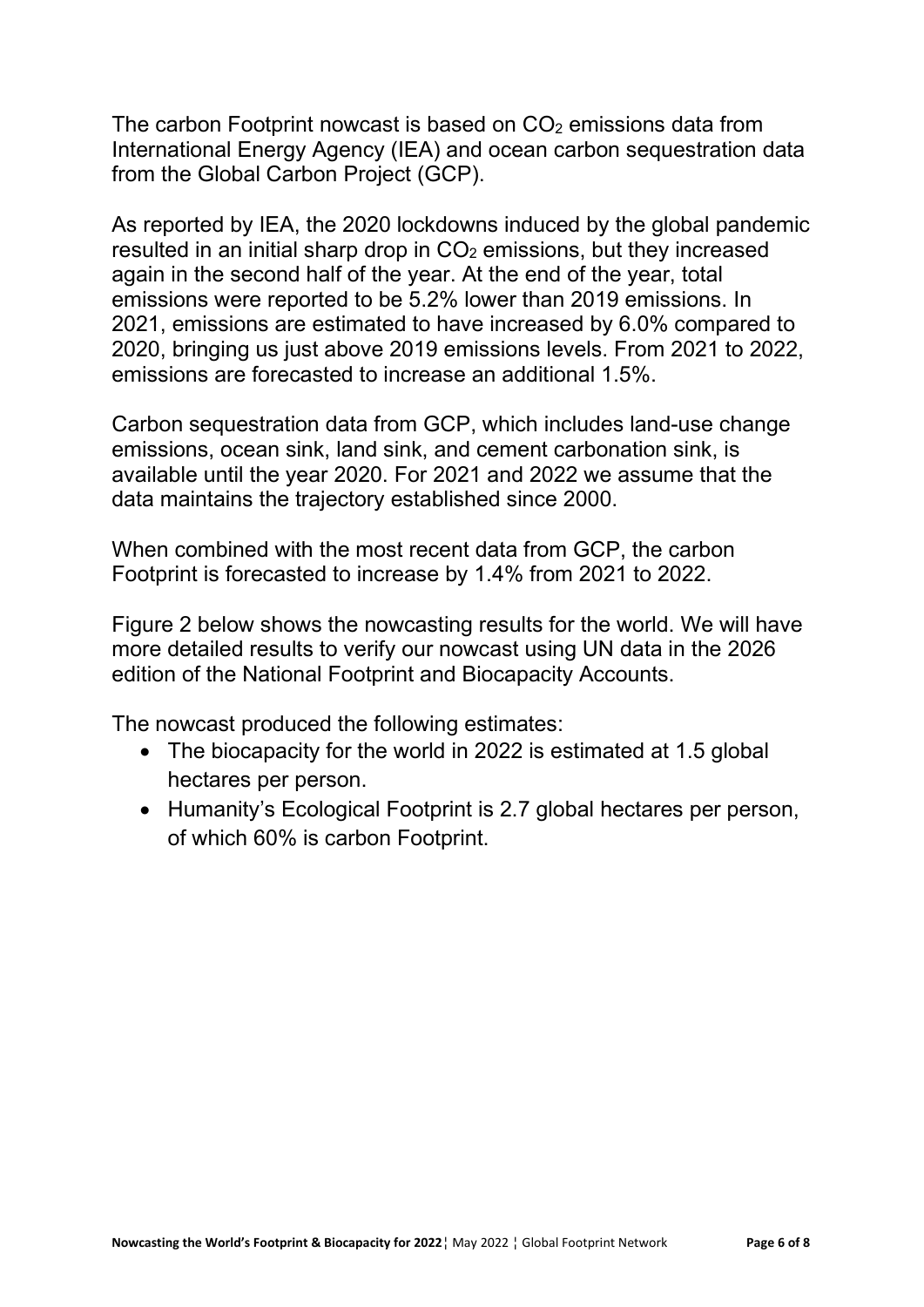

*Figure 2 – The global Ecological Footprint and biocapacity from 1961 to 2022 in global hectares per person. The red line is the total Ecological Footprint per person, and the gray line is the Carbon Footprint per person (a subset of the Ecological Footprint). The green line shows the biocapacity per person. Results for 2019-2022 are nowcast estimates; remaining data points are directly taken from the National Footprint and Biocapacity Accounts, 2022 edition.*